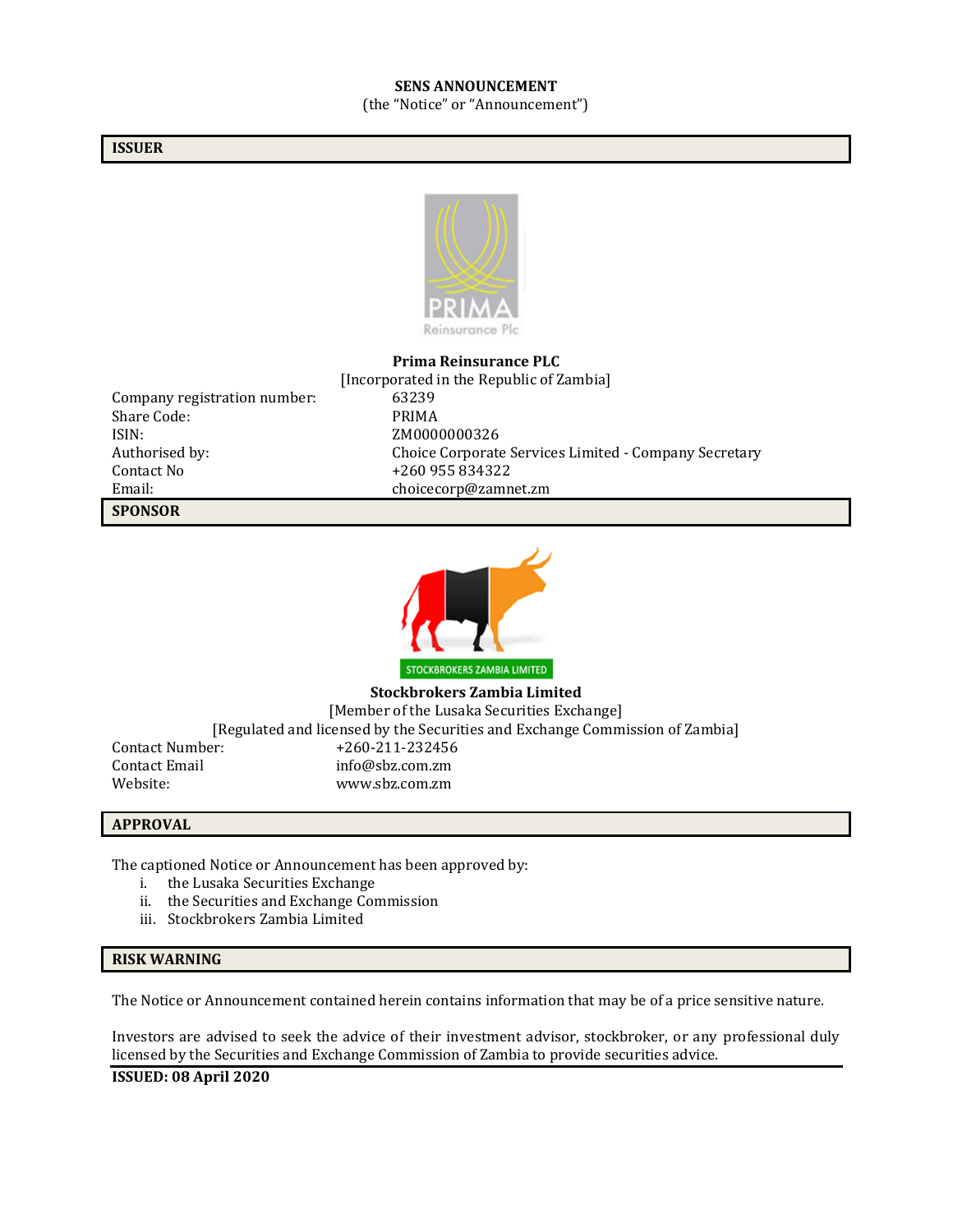

**PRIMA REINSURANCE PLC**

Incorporated in the Republic of Zambia Company registration number: 63239 Share Code: PRIMA ISIN: ZM0000000326 ["**PRIMA RE**" or "**the Company**"]

# **NOTICE OF THE 15TH ANNUAL GENERAL MEETING**

**NOTICE IS HEREBY GIVEN** that the 15<sup>th</sup> Annual General Meeting ("AGM") of Members of Prima Reinsurance PLC which was originally scheduled for 30th March 2020 at the Taj Pamodzi Hotel, Lusaka, and was postposed on account of the ongoing corona virus pandemic and crisis will now take place on Thursday, 30th April 2020 at 10:00 hours. The AGM proceedings will be conducted electronically via the Zoom video link provided below.

<https://us04web.z5oom.us/j/6966878361>

### **Meeting ID: 696 687 8361**

## **Password: 521759**

All Shareholders are encouraged to make arrangements to participate in the AGM proceedings via the video link provided.

The AGM has been convened for the following purposes:

- **1.** To approve the Minutes of the 14th Annual General Meeting held on 24th May 2019.
- **2.** To receive the report of the Directors, the report of the Auditors and the audited Financial Statements for the year ended 31<sup>st</sup> December 2019.
- **3.** To adopt the recommendation of the Board of Directors in respect of the declaration of a Dividend for the year ended 31st December 2019.
- **4.** To re-appoint the Auditors for the ensuing year and to authorise the Directors to fix their remuneration, as recommended by the Directors.
- **5.** To appoint a Director on the Board of Directors of the Company.
- **6.** To transact any other Ordinary business of the Company as may be properly transacted at the AGM.

## **7. INCREASE OF NOMINAL SHARE CAPITAL**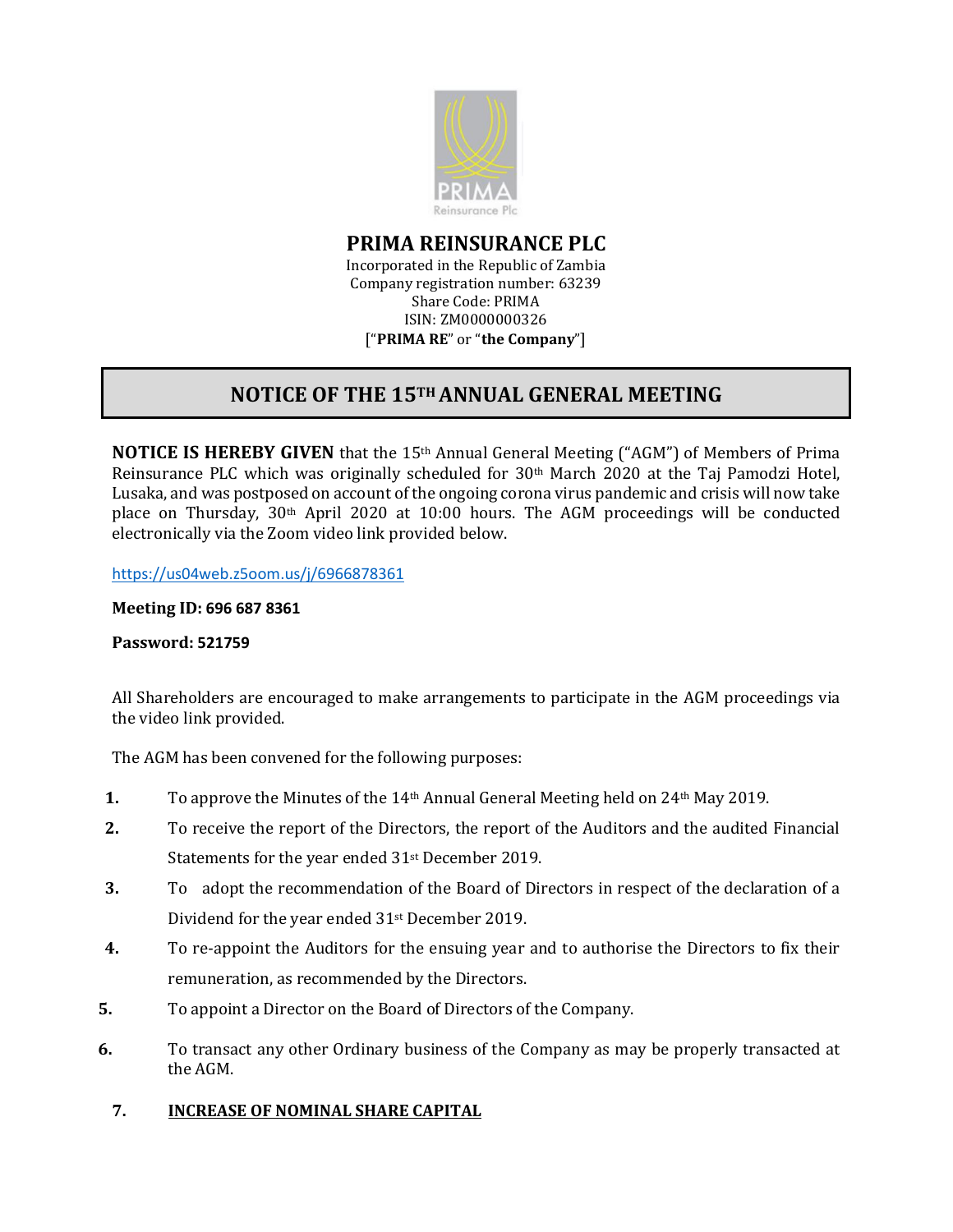To consider and if thought fit, pass the following **SPECIAL RESOLUTION No.1:**

THAT pursuant to the provisions of Article 38 (a) of the Articles of association of the Company and, Section 140 (1) of the Companies Act No.10 of 2017, the Nominal Share Capital of the Company be increased from K30,000,000.00 (thirty million Kwacha) to K75,000,000.00 (seventy-five million Kwacha) by the creation of 45,000,000 (forty-five million) Ordinary Shares of K1.00 each, ranking pari passu with the existing shares in the capital of the Company.

## **8. RIGHTS ISSUE**

To consider and approve this **SPECIAL RESOLUTION** No 2:

- 8.1 THAT with effect from the time of the passing of this SPECIAL Resolution, the Directors be unconditionally authorised to:
	- 8.1.1 register 45,000,000 (forty-five million) additional authorised ordinary shares of K1.00 each, with the Securities and Exchange Commission (SEC) pursuant to the provisions of the Securities Act No.41 of 2016;
	- 8.1.2 raise capital in the sum of K 40,500,000.00 (forty million five hundred thousand Kwacha) through a 1 for 2 Rights Offer by the issuance of 15,000,000 (fifteen million) ordinary shares of K1.00 each at an Offer price of K2.70 (two Kwacha Seventy Ngwee) per share to Shareholders on Record Date ("the Rights Offer");
	- 8.1.3 issue and allot relevant securities of K1.00 each up to the amount of 15,000,000 (fifteen million) of the additional share capital of the Company to successful subscribers under the Rights Offer, pursuant to Article 2 of the Articles of association of the Company; and
	- 8.1.4 to apply and list on the Lusaka Securities Exchange (LuSE), the created and issued 15,000,000 (fifteen million) Ordinary shares for the Rights Offer.

# **Rights Offer Circular and Timeline**

Subject to the adoption of Special Resolution No 2, it is envisaged that the Rights Offer Circular will be posted on or about 26 May 2020 to shareholders.

# **9. CHANGE OF NAME**

To consider and if thought fit, pass **SPECIAL RESOLUTION No. 3** to change of name of company.

By Order of the Board

Choice Corporate Services Limited **COMPANY SECRETARY**